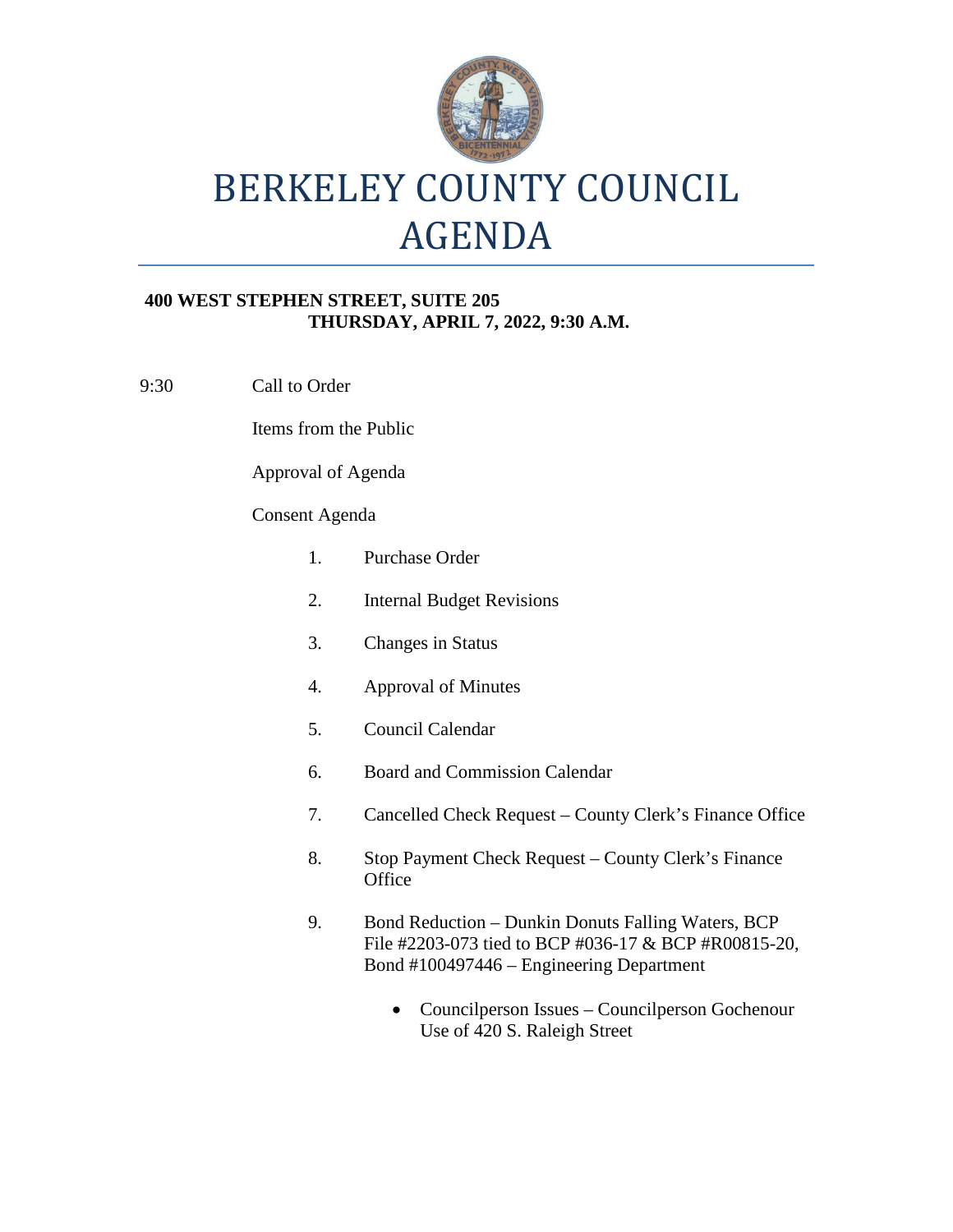

# BERKELEY COUNTY COUNCIL AGENDA

Correction of Assessments Log, Apportionment of Assessment Applications, Deconsolidation Applications and Consolidation of Properties Applications – Assessor's Office

Board Meeting Reports Board and Commission Vacancies

- 10:15 Jennifer Swisher, 9-1-1 Director Proclamation National Telecommunicator Week Recognition of Telecommunicator of the Year
- 10:45 BREAK
- 11:00 Gary Wine, Deputy County Administrator Bid Recommendation RFP Comprehensive HVAC Utility Management Service Agreement
- 11:15 Will Lorensen, Fiduciary Supervisor Estate Accounts – Month of April Estate Hearings to be Scheduled
- 11:30 Tracey Guilliams, Grants Administrator Tim Czaja, Community Corrections Director Request to Apply for FY22 BJA Adult Drug Court Discretionary Grant Program and MOU as the Fiscal Agent Grant Award Acceptance Justice Reinvestment Initiative Program Grant and Resolution
- 11:45 Jill Burkhart Stormwater Management Concerns Spring Hill Farm Subdivision
- 12:00 Elaine Mauck, County Clerk 2022 Primary Election Update
- 12:15 Alan Davis, County Administrator Approval of Mobile Food Vendor – Doggy Style Food Court Berkeley County Youth Fair